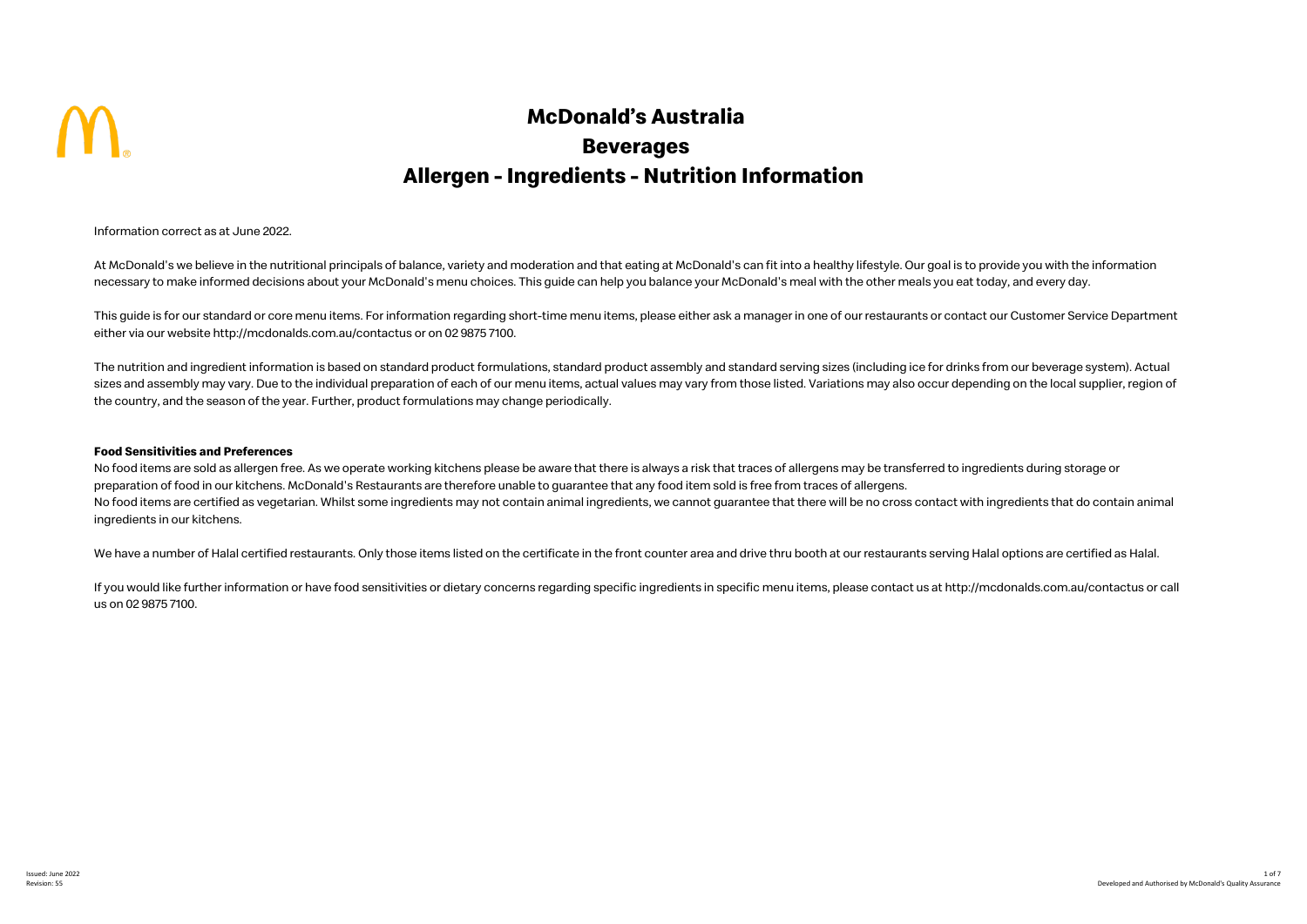| <b>COLD DRINKS</b>                                                                                            |        |      |      |     |                  |         |                                     |                |                |                |                   |                    |                                       |
|---------------------------------------------------------------------------------------------------------------|--------|------|------|-----|------------------|---------|-------------------------------------|----------------|----------------|----------------|-------------------|--------------------|---------------------------------------|
| Pop Tops <sup>®</sup> Apple Juice                                                                             |        |      |      |     |                  |         |                                     |                |                |                |                   |                    |                                       |
| Reconstituted Apple Juice, Food Acid (Citric Acid), Vitamin C (Ascorbic Acid), Natural Flavour.               |        |      |      |     |                  |         |                                     |                |                |                |                   | Avg Qty /Serve     | Avg Qty /100mL                        |
|                                                                                                               |        |      |      |     |                  |         |                                     |                |                |                | Energy (kJ)       | 540                | 216                                   |
|                                                                                                               |        |      |      |     |                  |         |                                     |                |                |                | Energy (Cal)      | 129                | 52                                    |
|                                                                                                               |        |      |      |     |                  |         |                                     |                |                |                | Protein (g)       | < 1.0              | < 1.0                                 |
|                                                                                                               |        |      |      |     |                  |         |                                     |                |                |                | Fat, total (g)    | < 1.0              | <1.0                                  |
|                                                                                                               |        |      |      |     |                  |         |                                     |                |                |                | Saturated Fat (g) | 0.0                | 0.0                                   |
|                                                                                                               |        |      |      |     |                  |         |                                     |                |                |                | Carbohydrate (g)  | 29.5               | 11.8                                  |
|                                                                                                               |        |      |      |     |                  |         |                                     |                |                |                | Sugars (g)        | 29.5               | 11.8                                  |
|                                                                                                               |        |      |      |     |                  |         |                                     |                |                |                | Sodium (mg)       | 18                 | $\overline{7}$                        |
|                                                                                                               |        |      |      |     |                  |         |                                     |                |                |                |                   |                    |                                       |
|                                                                                                               | Gluten | Eggs | Milk | Soy | Fish & Crustacea | Peanuts | <b>Tree Nuts</b>                    | Sesame Seeds   | Sulphites      | Lupin          | Preservative      | Artificial Flavour | <b>Artificial Colours</b>             |
|                                                                                                               |        |      |      |     |                  |         |                                     |                |                |                |                   |                    |                                       |
| CalciYum™ Chocolate Flavoured Milk                                                                            |        |      |      |     |                  |         |                                     |                |                |                |                   |                    |                                       |
| Low Fat Milk, Sugar, Cocoa, Vegetable Gums (460, 466, 407), Mineral (Calcium Carbonate), Flavours, Vitamin D. |        |      |      |     |                  |         |                                     |                |                |                |                   | Avg Qty /Serve     | Avg Qty /100mL                        |
|                                                                                                               |        |      |      |     |                  |         |                                     |                |                |                | Energy (kJ)       | 633                | 253                                   |
| <b>Contains milk.</b>                                                                                         |        |      |      |     |                  |         |                                     |                |                |                | Energy (Cal)      | 151                | 61                                    |
|                                                                                                               |        |      |      |     |                  |         |                                     |                |                |                | Protein (g)       | 8.3                | 3.3                                   |
|                                                                                                               |        |      |      |     |                  |         |                                     |                |                |                | Fat, total (g)    | 3.5                | 1.4                                   |
|                                                                                                               |        |      |      |     |                  |         |                                     |                |                |                | Saturated Fat (g) | 2.3                | 0.9                                   |
|                                                                                                               |        |      |      |     |                  |         |                                     |                |                |                | Carbohydrate (g)  | 20.5               | 8.2                                   |
|                                                                                                               |        |      |      |     |                  |         |                                     |                |                |                | Sugars (g)        | 20.0               | 8.0<br>39                             |
|                                                                                                               |        |      |      |     |                  |         |                                     |                |                |                | Sodium (mg)       | 98                 |                                       |
|                                                                                                               | Gluten | Eggs | Milk | Soy | Fish & Crustacea | Peanuts | <b>Tree Nuts</b>                    | Sesame Seeds   | Sulphites      | Lupin          | Preservative      | Artificial Flavour | <b>Artificial Colours</b>             |
|                                                                                                               |        |      |      |     |                  |         |                                     |                |                |                |                   | $\mathsf{v}$       |                                       |
|                                                                                                               |        |      |      |     |                  |         |                                     |                | <b>Small</b>   |                | Medium            |                    |                                       |
| <b>Orange Juice</b>                                                                                           |        |      |      |     |                  |         |                                     |                |                |                |                   |                    | Large                                 |
| Water, Orange Juice Concentrate, Preservatives (211,202), Colour (160a), Flavour.                             |        |      |      |     |                  |         |                                     | Avg Qty /Serve | Avg Qty /100mL | Avg Qty /Serve | Avg Qty /100mL    | Avg Qty /Serve     | Avg Qty /100mL                        |
|                                                                                                               |        |      |      |     |                  |         | Energy (kJ)                         | 541            | 174            | 747            | 174               | 1050               | 174                                   |
|                                                                                                               |        |      |      |     |                  |         | Energy (Cal)                        | 129            | 42             | 179            | 42                | 251                | 42                                    |
|                                                                                                               |        |      |      |     |                  |         | Protein (g)                         | 2.4<br>0.0     | 0.8<br>0.0     | 3.4<br>0.0     | 0.8<br>0.0        | 4.9<br>0.0         | 0.8<br>0.0                            |
|                                                                                                               |        |      |      |     |                  |         | Fat, total (g)<br>Saturated Fat (g) | 0.0            | 0.0            | 0.0            | 0.0               | 0.0                | 0.0                                   |
|                                                                                                               |        |      |      |     |                  |         | Carbohydrate (g)                    | 29.4           | 9.8            | 42.3           | 9.8               | 59.5               | 9.8                                   |
|                                                                                                               |        |      |      |     |                  |         | Sugars (g)                          | 23.4           | 7.8            | 33.6           | 7.8               | 47.3               | 7.8                                   |
|                                                                                                               |        |      |      |     |                  |         | Sodium (mg)                         | 14             | 5              | 21             | 5                 | 29                 | $5\overline{5}$                       |
|                                                                                                               |        |      |      |     |                  |         |                                     |                |                |                |                   |                    |                                       |
|                                                                                                               | Gluten | Eggs | Milk | Soy | Fish & Crustacea | Peanuts | <b>Tree Nuts</b>                    | Sesame Seeds   | Sulphites      | Lupin          | Preservative      | Artificial Flavour | <b>Artificial Colours</b>             |
|                                                                                                               |        |      |      |     |                  |         |                                     |                |                |                |                   |                    |                                       |
| lCoca-Cola®                                                                                                   |        |      |      |     |                  |         |                                     |                | <b>Small</b>   |                | Medium            |                    | Large                                 |
| COCA-COLA®: Carbonated Water, Sugar, Colour (150d), Acidity Regulator (338), Flavour, Caffeine.               |        |      |      |     |                  |         |                                     | Avg Qty /Serve | Avg Qty /100mL | Avg Qty /Serve | Avg Qty /100mL    | Avg Qty /Serve     | Avg Qty /100mL                        |
|                                                                                                               |        |      |      |     |                  |         | Energy (kJ)                         | 397            | 173            | 568            | 173               | 869                | 173                                   |
| <b>Contains caffeine.</b>                                                                                     |        |      |      |     |                  |         | Energy (Cal)                        | 95             | 41             | 136            | 41                | 208                | 41                                    |
|                                                                                                               |        |      |      |     |                  |         | Protein (g)                         | 0.0            | 0.0            | 0.0            | 0.0               | 0.0                | 0.0                                   |
|                                                                                                               |        |      |      |     |                  |         | Fat, total (g)                      | 0.0            | 0.0            | 0.0            | 0.0               | 0.0                | 0.0                                   |
|                                                                                                               |        |      |      |     |                  |         | Saturated Fat (g)                   | 0.0            | 0.0            | 0.0            | 0.0               | 0.0                | 0.0                                   |
|                                                                                                               |        |      |      |     |                  |         | Carbohydrate (g)                    | 24.3           | 10.6           | 34.7           | 10.6              | 53.1               | 10.6                                  |
|                                                                                                               |        |      |      |     |                  |         | Sugars (g)                          | 24.3           | 10.6           | 34.7           | 10.6              | 53.1               | 10.6                                  |
|                                                                                                               |        |      |      |     |                  |         | Sodium (mg)                         | 23             | 10             | 33             | 10                | 50                 | 10                                    |
|                                                                                                               |        |      |      |     |                  |         |                                     |                |                |                |                   |                    |                                       |
|                                                                                                               | Gluten | Eggs | Milk | Soy | Fish & Crustacea | Peanuts | <b>Tree Nuts</b>                    | Sesame Seeds   | Sulphites      | Lupin          | Preservative      |                    | Artificial Flavour Artificial Colours |

Y Y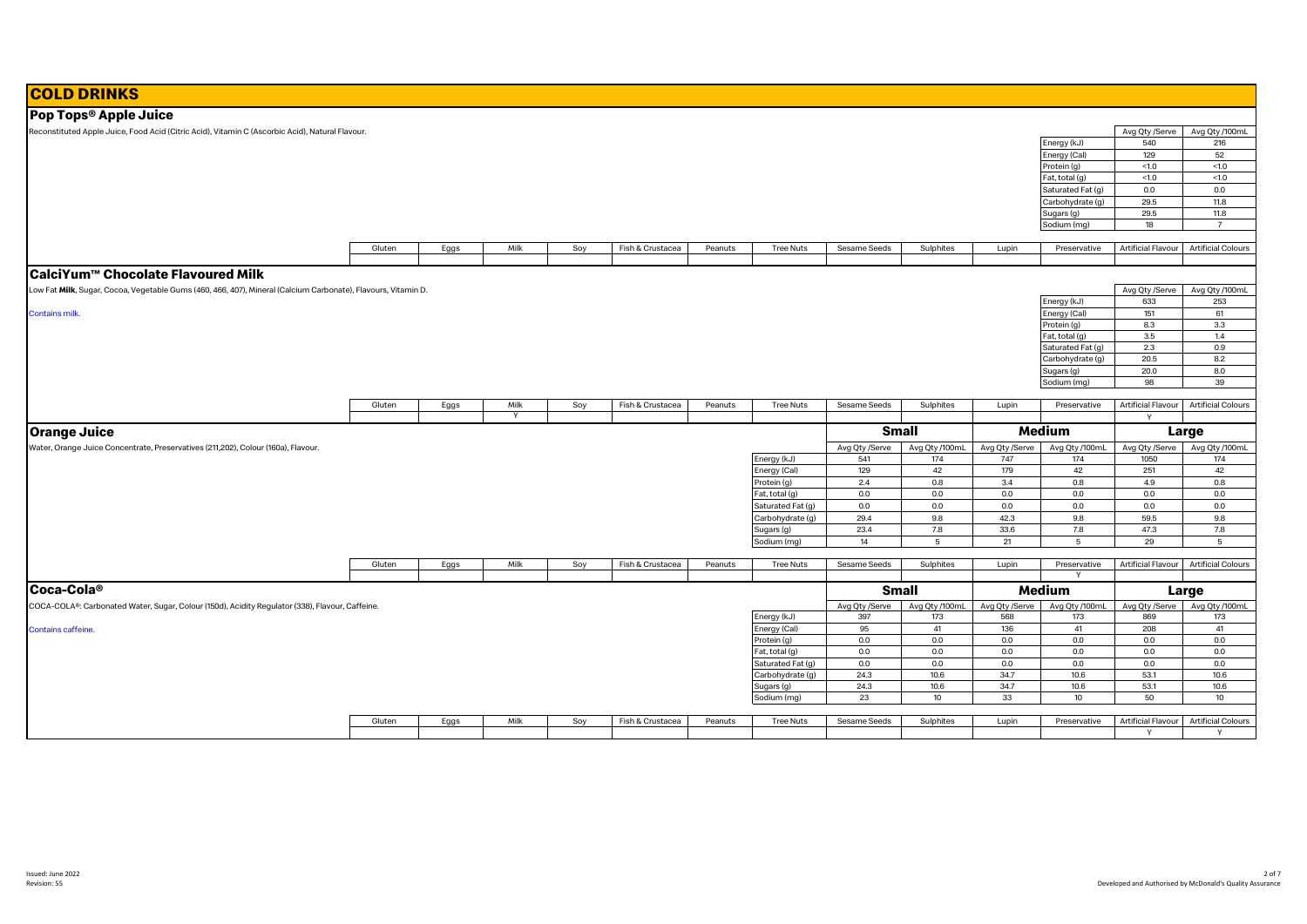| Avg Qty /100mL<br>Avg Qty /100mL<br>Avg Qty /100mL<br>Avg Qty /Serve<br>Avg Qty /Serve<br>Avg Qty /Serve<br>COCA-COLA® NO SUGAR: Carbonated Water, Colour (150d), Food Acids (338, 331), Sweeteners (951, 950), Preservative (211), Flavour, Caffeine.<br>Energy (kJ)<br>10<br>15<br>3<br>3<br>3<br>8<br>0.6<br>4.0<br>Energy (Cal)<br>2.0<br>0.6<br>3.0<br>0.6<br>Contains phenylalanine and caffeine.<br>0.3<br>Protein (g)<br>0.2<br>0.1<br>0.2<br>0.1<br>0.1<br>0.0<br>0.0<br>0.0<br>0.0<br>0.0<br>at, total (g)<br>0.0<br>0.0<br>0.0<br>0.0<br>0.0<br>0.0<br>0.0<br>Saturated Fat (g)<br>0.4<br>0.3<br>0.1<br>0.1<br>0.6<br>0.1<br>Carbohydrate (g)<br>0.0<br>0.0<br>0.0<br>0.0<br>0.0<br>0.0<br>Sugars (g)<br>33<br>45<br>11<br>64<br>Sodium (mg)<br>11<br>11<br>Milk<br>Fish & Crustacea<br>Sulphites<br>Artificial Flavour<br><b>Artificial Colours</b><br>Gluten<br>Eggs<br>Soy<br>Peanuts<br><b>Tree Nuts</b><br>Sesame Seeds<br>Lupin<br>Preservative<br>$\mathsf{v}$<br>Y<br>Diet Coke <sup>®</sup><br><b>Small</b><br>Medium<br>Large<br>Avg Qty /Serve<br>Avg Qty /100mL<br>Avg Qty /Serve<br>Avg Qty /100mL<br>Avg Qty /Serve<br>Avg Qty /100mL<br>DIET COKE®: Carbonated Water, Colour (150d), Food Acids (338, 330, 331), Artificial Sweeteners (951, 950), Flavour, Preservative (211), Caffeine.<br>(kJ) Energy<br>$\mathbf{3}$<br>3<br>5<br>$\mathbf{1}$<br>$\overline{1}$<br>0.6<br>0.2<br>0.8<br>0.2<br>1.0<br>0.2<br>Energy (Cal)<br>Contains phenylalanine and caffeine.<br>0.2<br>0.2<br>0.1<br>0.1<br>0.3<br>0.1<br>rotein (g)<br>0.0<br>at, total (g)<br>0.0<br>0.0<br>0.0<br>0.0<br>0.0<br>Saturated Fat (g)<br>0.0<br>0.0<br>0.0<br>0.0<br>0.0<br>0.0<br>0.0<br>0.0<br>0.0<br>0.0<br>0.0<br>0.0<br>Carbohydrate (g)<br>0.0<br>0.0<br>0.0<br>0.0<br>0.0<br>0.0<br>Sugars (g)<br>Sodium (mg)<br>33<br>44<br>64<br>11<br>11<br>11<br>Fish & Crustacea<br>Sulphites<br>Artificial Flavour<br><b>Artificial Colours</b><br>Gluten<br>Eggs<br>Milk<br>Soy<br>Peanuts<br><b>Tree Nuts</b><br>Sesame Seeds<br>Lupin<br>Preservative<br>$\vee$<br>$\mathsf{v}$<br>Coca-Cola <sup>®</sup> Vanilla<br><b>Medium</b><br><b>Small</b><br>Large<br>Avg Qty /Serve<br>Avg Qty /100mL<br>Avg Qty /100mL<br>Avg Qty /Serve<br>Avg Qty /Serve<br>Avg Qty /100mL<br>COCA-COLA® VANILLA: Carbonated Water, Sugar, Colour (150d), Food Acids (338), Flavour, Caffeine.<br>Energy (kJ)<br>190<br>954<br>190<br>436<br>190<br>624<br>104<br>149<br>46<br>228<br>46<br>Energy (Cal)<br>46<br><b>Contains Caffeine.</b><br>0.0<br>0.0<br>0.0<br>0.0<br>0.0<br>0.0<br>Protein (g)<br>0.0<br>0.0<br>0.0<br>0.0<br>0.0<br>0.0<br>at, total (g)<br>0.0<br>0.0<br>$0.0\,$<br>0.0<br>Saturated Fat (g)<br>0.0<br>0.0<br>25.6<br>11.2<br>36.7<br>11.2<br>56.1<br>11.2<br>Carbohydrate (g)<br>25.6<br>36.7<br>11.2<br>56.1<br>11.2<br>11.2<br>Sugars (g)<br>Sodium (mg)<br>$\overline{2}$<br>$\mathbf{3}$<br>$\overline{1}$<br>5<br>$\overline{1}$ |
|------------------------------------------------------------------------------------------------------------------------------------------------------------------------------------------------------------------------------------------------------------------------------------------------------------------------------------------------------------------------------------------------------------------------------------------------------------------------------------------------------------------------------------------------------------------------------------------------------------------------------------------------------------------------------------------------------------------------------------------------------------------------------------------------------------------------------------------------------------------------------------------------------------------------------------------------------------------------------------------------------------------------------------------------------------------------------------------------------------------------------------------------------------------------------------------------------------------------------------------------------------------------------------------------------------------------------------------------------------------------------------------------------------------------------------------------------------------------------------------------------------------------------------------------------------------------------------------------------------------------------------------------------------------------------------------------------------------------------------------------------------------------------------------------------------------------------------------------------------------------------------------------------------------------------------------------------------------------------------------------------------------------------------------------------------------------------------------------------------------------------------------------------------------------------------------------------------------------------------------------------------------------------------------------------------------------------------------------------------------------------------------------------------------------------------------------------------------------------------------------------------------------------------------------------------------------------------------------------------------------------------------------------------------------------------------------------------------------------------------------------------------------------------------------------------------------------------------------------------------------------------------------------------------------------------------------|
|                                                                                                                                                                                                                                                                                                                                                                                                                                                                                                                                                                                                                                                                                                                                                                                                                                                                                                                                                                                                                                                                                                                                                                                                                                                                                                                                                                                                                                                                                                                                                                                                                                                                                                                                                                                                                                                                                                                                                                                                                                                                                                                                                                                                                                                                                                                                                                                                                                                                                                                                                                                                                                                                                                                                                                                                                                                                                                                                                |
|                                                                                                                                                                                                                                                                                                                                                                                                                                                                                                                                                                                                                                                                                                                                                                                                                                                                                                                                                                                                                                                                                                                                                                                                                                                                                                                                                                                                                                                                                                                                                                                                                                                                                                                                                                                                                                                                                                                                                                                                                                                                                                                                                                                                                                                                                                                                                                                                                                                                                                                                                                                                                                                                                                                                                                                                                                                                                                                                                |
|                                                                                                                                                                                                                                                                                                                                                                                                                                                                                                                                                                                                                                                                                                                                                                                                                                                                                                                                                                                                                                                                                                                                                                                                                                                                                                                                                                                                                                                                                                                                                                                                                                                                                                                                                                                                                                                                                                                                                                                                                                                                                                                                                                                                                                                                                                                                                                                                                                                                                                                                                                                                                                                                                                                                                                                                                                                                                                                                                |
|                                                                                                                                                                                                                                                                                                                                                                                                                                                                                                                                                                                                                                                                                                                                                                                                                                                                                                                                                                                                                                                                                                                                                                                                                                                                                                                                                                                                                                                                                                                                                                                                                                                                                                                                                                                                                                                                                                                                                                                                                                                                                                                                                                                                                                                                                                                                                                                                                                                                                                                                                                                                                                                                                                                                                                                                                                                                                                                                                |
|                                                                                                                                                                                                                                                                                                                                                                                                                                                                                                                                                                                                                                                                                                                                                                                                                                                                                                                                                                                                                                                                                                                                                                                                                                                                                                                                                                                                                                                                                                                                                                                                                                                                                                                                                                                                                                                                                                                                                                                                                                                                                                                                                                                                                                                                                                                                                                                                                                                                                                                                                                                                                                                                                                                                                                                                                                                                                                                                                |
|                                                                                                                                                                                                                                                                                                                                                                                                                                                                                                                                                                                                                                                                                                                                                                                                                                                                                                                                                                                                                                                                                                                                                                                                                                                                                                                                                                                                                                                                                                                                                                                                                                                                                                                                                                                                                                                                                                                                                                                                                                                                                                                                                                                                                                                                                                                                                                                                                                                                                                                                                                                                                                                                                                                                                                                                                                                                                                                                                |
|                                                                                                                                                                                                                                                                                                                                                                                                                                                                                                                                                                                                                                                                                                                                                                                                                                                                                                                                                                                                                                                                                                                                                                                                                                                                                                                                                                                                                                                                                                                                                                                                                                                                                                                                                                                                                                                                                                                                                                                                                                                                                                                                                                                                                                                                                                                                                                                                                                                                                                                                                                                                                                                                                                                                                                                                                                                                                                                                                |
|                                                                                                                                                                                                                                                                                                                                                                                                                                                                                                                                                                                                                                                                                                                                                                                                                                                                                                                                                                                                                                                                                                                                                                                                                                                                                                                                                                                                                                                                                                                                                                                                                                                                                                                                                                                                                                                                                                                                                                                                                                                                                                                                                                                                                                                                                                                                                                                                                                                                                                                                                                                                                                                                                                                                                                                                                                                                                                                                                |
|                                                                                                                                                                                                                                                                                                                                                                                                                                                                                                                                                                                                                                                                                                                                                                                                                                                                                                                                                                                                                                                                                                                                                                                                                                                                                                                                                                                                                                                                                                                                                                                                                                                                                                                                                                                                                                                                                                                                                                                                                                                                                                                                                                                                                                                                                                                                                                                                                                                                                                                                                                                                                                                                                                                                                                                                                                                                                                                                                |
|                                                                                                                                                                                                                                                                                                                                                                                                                                                                                                                                                                                                                                                                                                                                                                                                                                                                                                                                                                                                                                                                                                                                                                                                                                                                                                                                                                                                                                                                                                                                                                                                                                                                                                                                                                                                                                                                                                                                                                                                                                                                                                                                                                                                                                                                                                                                                                                                                                                                                                                                                                                                                                                                                                                                                                                                                                                                                                                                                |
|                                                                                                                                                                                                                                                                                                                                                                                                                                                                                                                                                                                                                                                                                                                                                                                                                                                                                                                                                                                                                                                                                                                                                                                                                                                                                                                                                                                                                                                                                                                                                                                                                                                                                                                                                                                                                                                                                                                                                                                                                                                                                                                                                                                                                                                                                                                                                                                                                                                                                                                                                                                                                                                                                                                                                                                                                                                                                                                                                |
|                                                                                                                                                                                                                                                                                                                                                                                                                                                                                                                                                                                                                                                                                                                                                                                                                                                                                                                                                                                                                                                                                                                                                                                                                                                                                                                                                                                                                                                                                                                                                                                                                                                                                                                                                                                                                                                                                                                                                                                                                                                                                                                                                                                                                                                                                                                                                                                                                                                                                                                                                                                                                                                                                                                                                                                                                                                                                                                                                |
|                                                                                                                                                                                                                                                                                                                                                                                                                                                                                                                                                                                                                                                                                                                                                                                                                                                                                                                                                                                                                                                                                                                                                                                                                                                                                                                                                                                                                                                                                                                                                                                                                                                                                                                                                                                                                                                                                                                                                                                                                                                                                                                                                                                                                                                                                                                                                                                                                                                                                                                                                                                                                                                                                                                                                                                                                                                                                                                                                |
|                                                                                                                                                                                                                                                                                                                                                                                                                                                                                                                                                                                                                                                                                                                                                                                                                                                                                                                                                                                                                                                                                                                                                                                                                                                                                                                                                                                                                                                                                                                                                                                                                                                                                                                                                                                                                                                                                                                                                                                                                                                                                                                                                                                                                                                                                                                                                                                                                                                                                                                                                                                                                                                                                                                                                                                                                                                                                                                                                |
|                                                                                                                                                                                                                                                                                                                                                                                                                                                                                                                                                                                                                                                                                                                                                                                                                                                                                                                                                                                                                                                                                                                                                                                                                                                                                                                                                                                                                                                                                                                                                                                                                                                                                                                                                                                                                                                                                                                                                                                                                                                                                                                                                                                                                                                                                                                                                                                                                                                                                                                                                                                                                                                                                                                                                                                                                                                                                                                                                |
|                                                                                                                                                                                                                                                                                                                                                                                                                                                                                                                                                                                                                                                                                                                                                                                                                                                                                                                                                                                                                                                                                                                                                                                                                                                                                                                                                                                                                                                                                                                                                                                                                                                                                                                                                                                                                                                                                                                                                                                                                                                                                                                                                                                                                                                                                                                                                                                                                                                                                                                                                                                                                                                                                                                                                                                                                                                                                                                                                |
|                                                                                                                                                                                                                                                                                                                                                                                                                                                                                                                                                                                                                                                                                                                                                                                                                                                                                                                                                                                                                                                                                                                                                                                                                                                                                                                                                                                                                                                                                                                                                                                                                                                                                                                                                                                                                                                                                                                                                                                                                                                                                                                                                                                                                                                                                                                                                                                                                                                                                                                                                                                                                                                                                                                                                                                                                                                                                                                                                |
|                                                                                                                                                                                                                                                                                                                                                                                                                                                                                                                                                                                                                                                                                                                                                                                                                                                                                                                                                                                                                                                                                                                                                                                                                                                                                                                                                                                                                                                                                                                                                                                                                                                                                                                                                                                                                                                                                                                                                                                                                                                                                                                                                                                                                                                                                                                                                                                                                                                                                                                                                                                                                                                                                                                                                                                                                                                                                                                                                |
|                                                                                                                                                                                                                                                                                                                                                                                                                                                                                                                                                                                                                                                                                                                                                                                                                                                                                                                                                                                                                                                                                                                                                                                                                                                                                                                                                                                                                                                                                                                                                                                                                                                                                                                                                                                                                                                                                                                                                                                                                                                                                                                                                                                                                                                                                                                                                                                                                                                                                                                                                                                                                                                                                                                                                                                                                                                                                                                                                |
|                                                                                                                                                                                                                                                                                                                                                                                                                                                                                                                                                                                                                                                                                                                                                                                                                                                                                                                                                                                                                                                                                                                                                                                                                                                                                                                                                                                                                                                                                                                                                                                                                                                                                                                                                                                                                                                                                                                                                                                                                                                                                                                                                                                                                                                                                                                                                                                                                                                                                                                                                                                                                                                                                                                                                                                                                                                                                                                                                |
|                                                                                                                                                                                                                                                                                                                                                                                                                                                                                                                                                                                                                                                                                                                                                                                                                                                                                                                                                                                                                                                                                                                                                                                                                                                                                                                                                                                                                                                                                                                                                                                                                                                                                                                                                                                                                                                                                                                                                                                                                                                                                                                                                                                                                                                                                                                                                                                                                                                                                                                                                                                                                                                                                                                                                                                                                                                                                                                                                |
|                                                                                                                                                                                                                                                                                                                                                                                                                                                                                                                                                                                                                                                                                                                                                                                                                                                                                                                                                                                                                                                                                                                                                                                                                                                                                                                                                                                                                                                                                                                                                                                                                                                                                                                                                                                                                                                                                                                                                                                                                                                                                                                                                                                                                                                                                                                                                                                                                                                                                                                                                                                                                                                                                                                                                                                                                                                                                                                                                |
|                                                                                                                                                                                                                                                                                                                                                                                                                                                                                                                                                                                                                                                                                                                                                                                                                                                                                                                                                                                                                                                                                                                                                                                                                                                                                                                                                                                                                                                                                                                                                                                                                                                                                                                                                                                                                                                                                                                                                                                                                                                                                                                                                                                                                                                                                                                                                                                                                                                                                                                                                                                                                                                                                                                                                                                                                                                                                                                                                |
|                                                                                                                                                                                                                                                                                                                                                                                                                                                                                                                                                                                                                                                                                                                                                                                                                                                                                                                                                                                                                                                                                                                                                                                                                                                                                                                                                                                                                                                                                                                                                                                                                                                                                                                                                                                                                                                                                                                                                                                                                                                                                                                                                                                                                                                                                                                                                                                                                                                                                                                                                                                                                                                                                                                                                                                                                                                                                                                                                |
|                                                                                                                                                                                                                                                                                                                                                                                                                                                                                                                                                                                                                                                                                                                                                                                                                                                                                                                                                                                                                                                                                                                                                                                                                                                                                                                                                                                                                                                                                                                                                                                                                                                                                                                                                                                                                                                                                                                                                                                                                                                                                                                                                                                                                                                                                                                                                                                                                                                                                                                                                                                                                                                                                                                                                                                                                                                                                                                                                |
|                                                                                                                                                                                                                                                                                                                                                                                                                                                                                                                                                                                                                                                                                                                                                                                                                                                                                                                                                                                                                                                                                                                                                                                                                                                                                                                                                                                                                                                                                                                                                                                                                                                                                                                                                                                                                                                                                                                                                                                                                                                                                                                                                                                                                                                                                                                                                                                                                                                                                                                                                                                                                                                                                                                                                                                                                                                                                                                                                |
|                                                                                                                                                                                                                                                                                                                                                                                                                                                                                                                                                                                                                                                                                                                                                                                                                                                                                                                                                                                                                                                                                                                                                                                                                                                                                                                                                                                                                                                                                                                                                                                                                                                                                                                                                                                                                                                                                                                                                                                                                                                                                                                                                                                                                                                                                                                                                                                                                                                                                                                                                                                                                                                                                                                                                                                                                                                                                                                                                |
|                                                                                                                                                                                                                                                                                                                                                                                                                                                                                                                                                                                                                                                                                                                                                                                                                                                                                                                                                                                                                                                                                                                                                                                                                                                                                                                                                                                                                                                                                                                                                                                                                                                                                                                                                                                                                                                                                                                                                                                                                                                                                                                                                                                                                                                                                                                                                                                                                                                                                                                                                                                                                                                                                                                                                                                                                                                                                                                                                |
|                                                                                                                                                                                                                                                                                                                                                                                                                                                                                                                                                                                                                                                                                                                                                                                                                                                                                                                                                                                                                                                                                                                                                                                                                                                                                                                                                                                                                                                                                                                                                                                                                                                                                                                                                                                                                                                                                                                                                                                                                                                                                                                                                                                                                                                                                                                                                                                                                                                                                                                                                                                                                                                                                                                                                                                                                                                                                                                                                |
|                                                                                                                                                                                                                                                                                                                                                                                                                                                                                                                                                                                                                                                                                                                                                                                                                                                                                                                                                                                                                                                                                                                                                                                                                                                                                                                                                                                                                                                                                                                                                                                                                                                                                                                                                                                                                                                                                                                                                                                                                                                                                                                                                                                                                                                                                                                                                                                                                                                                                                                                                                                                                                                                                                                                                                                                                                                                                                                                                |
|                                                                                                                                                                                                                                                                                                                                                                                                                                                                                                                                                                                                                                                                                                                                                                                                                                                                                                                                                                                                                                                                                                                                                                                                                                                                                                                                                                                                                                                                                                                                                                                                                                                                                                                                                                                                                                                                                                                                                                                                                                                                                                                                                                                                                                                                                                                                                                                                                                                                                                                                                                                                                                                                                                                                                                                                                                                                                                                                                |
|                                                                                                                                                                                                                                                                                                                                                                                                                                                                                                                                                                                                                                                                                                                                                                                                                                                                                                                                                                                                                                                                                                                                                                                                                                                                                                                                                                                                                                                                                                                                                                                                                                                                                                                                                                                                                                                                                                                                                                                                                                                                                                                                                                                                                                                                                                                                                                                                                                                                                                                                                                                                                                                                                                                                                                                                                                                                                                                                                |
|                                                                                                                                                                                                                                                                                                                                                                                                                                                                                                                                                                                                                                                                                                                                                                                                                                                                                                                                                                                                                                                                                                                                                                                                                                                                                                                                                                                                                                                                                                                                                                                                                                                                                                                                                                                                                                                                                                                                                                                                                                                                                                                                                                                                                                                                                                                                                                                                                                                                                                                                                                                                                                                                                                                                                                                                                                                                                                                                                |
|                                                                                                                                                                                                                                                                                                                                                                                                                                                                                                                                                                                                                                                                                                                                                                                                                                                                                                                                                                                                                                                                                                                                                                                                                                                                                                                                                                                                                                                                                                                                                                                                                                                                                                                                                                                                                                                                                                                                                                                                                                                                                                                                                                                                                                                                                                                                                                                                                                                                                                                                                                                                                                                                                                                                                                                                                                                                                                                                                |
|                                                                                                                                                                                                                                                                                                                                                                                                                                                                                                                                                                                                                                                                                                                                                                                                                                                                                                                                                                                                                                                                                                                                                                                                                                                                                                                                                                                                                                                                                                                                                                                                                                                                                                                                                                                                                                                                                                                                                                                                                                                                                                                                                                                                                                                                                                                                                                                                                                                                                                                                                                                                                                                                                                                                                                                                                                                                                                                                                |
|                                                                                                                                                                                                                                                                                                                                                                                                                                                                                                                                                                                                                                                                                                                                                                                                                                                                                                                                                                                                                                                                                                                                                                                                                                                                                                                                                                                                                                                                                                                                                                                                                                                                                                                                                                                                                                                                                                                                                                                                                                                                                                                                                                                                                                                                                                                                                                                                                                                                                                                                                                                                                                                                                                                                                                                                                                                                                                                                                |
| Gluten<br>Milk<br>Soy<br>Fish & Crustacea<br><b>Tree Nuts</b><br>Sesame Seeds<br>Sulphites<br>Lupin<br>Preservative<br>Artificial Flavour<br><b>Artificial Colours</b><br>Eggs<br>Peanuts                                                                                                                                                                                                                                                                                                                                                                                                                                                                                                                                                                                                                                                                                                                                                                                                                                                                                                                                                                                                                                                                                                                                                                                                                                                                                                                                                                                                                                                                                                                                                                                                                                                                                                                                                                                                                                                                                                                                                                                                                                                                                                                                                                                                                                                                                                                                                                                                                                                                                                                                                                                                                                                                                                                                                      |
|                                                                                                                                                                                                                                                                                                                                                                                                                                                                                                                                                                                                                                                                                                                                                                                                                                                                                                                                                                                                                                                                                                                                                                                                                                                                                                                                                                                                                                                                                                                                                                                                                                                                                                                                                                                                                                                                                                                                                                                                                                                                                                                                                                                                                                                                                                                                                                                                                                                                                                                                                                                                                                                                                                                                                                                                                                                                                                                                                |
| Medium<br>Fanta®<br><b>Small</b><br>Large                                                                                                                                                                                                                                                                                                                                                                                                                                                                                                                                                                                                                                                                                                                                                                                                                                                                                                                                                                                                                                                                                                                                                                                                                                                                                                                                                                                                                                                                                                                                                                                                                                                                                                                                                                                                                                                                                                                                                                                                                                                                                                                                                                                                                                                                                                                                                                                                                                                                                                                                                                                                                                                                                                                                                                                                                                                                                                      |
| Avg Qty /Serve<br>Avg Qty /100mL<br>Avg Qty /Serve<br>Avg Qty /100mL<br>Avg Qty /Serve<br>Avg Qty /100mL<br>FANTA®: Carbonated Water, Sugar, Food Acid (330), Flavour, Preservative (211), Antioxidant (300), Colour (110).                                                                                                                                                                                                                                                                                                                                                                                                                                                                                                                                                                                                                                                                                                                                                                                                                                                                                                                                                                                                                                                                                                                                                                                                                                                                                                                                                                                                                                                                                                                                                                                                                                                                                                                                                                                                                                                                                                                                                                                                                                                                                                                                                                                                                                                                                                                                                                                                                                                                                                                                                                                                                                                                                                                    |
|                                                                                                                                                                                                                                                                                                                                                                                                                                                                                                                                                                                                                                                                                                                                                                                                                                                                                                                                                                                                                                                                                                                                                                                                                                                                                                                                                                                                                                                                                                                                                                                                                                                                                                                                                                                                                                                                                                                                                                                                                                                                                                                                                                                                                                                                                                                                                                                                                                                                                                                                                                                                                                                                                                                                                                                                                                                                                                                                                |
| 501<br>219<br>716<br>219<br>1100<br>219                                                                                                                                                                                                                                                                                                                                                                                                                                                                                                                                                                                                                                                                                                                                                                                                                                                                                                                                                                                                                                                                                                                                                                                                                                                                                                                                                                                                                                                                                                                                                                                                                                                                                                                                                                                                                                                                                                                                                                                                                                                                                                                                                                                                                                                                                                                                                                                                                                                                                                                                                                                                                                                                                                                                                                                                                                                                                                        |
| nergy (kJ)<br>171                                                                                                                                                                                                                                                                                                                                                                                                                                                                                                                                                                                                                                                                                                                                                                                                                                                                                                                                                                                                                                                                                                                                                                                                                                                                                                                                                                                                                                                                                                                                                                                                                                                                                                                                                                                                                                                                                                                                                                                                                                                                                                                                                                                                                                                                                                                                                                                                                                                                                                                                                                                                                                                                                                                                                                                                                                                                                                                              |
| 262<br>Energy (Cal)<br>120<br>52<br>52<br>52<br>0.0<br>0.0<br>0.0<br>Protein (g)<br>0.0<br>0.0<br>0.0                                                                                                                                                                                                                                                                                                                                                                                                                                                                                                                                                                                                                                                                                                                                                                                                                                                                                                                                                                                                                                                                                                                                                                                                                                                                                                                                                                                                                                                                                                                                                                                                                                                                                                                                                                                                                                                                                                                                                                                                                                                                                                                                                                                                                                                                                                                                                                                                                                                                                                                                                                                                                                                                                                                                                                                                                                          |
| 0.0<br>0.0<br>0.0<br>0.0<br>0.0<br>0.0<br>at, total (g)                                                                                                                                                                                                                                                                                                                                                                                                                                                                                                                                                                                                                                                                                                                                                                                                                                                                                                                                                                                                                                                                                                                                                                                                                                                                                                                                                                                                                                                                                                                                                                                                                                                                                                                                                                                                                                                                                                                                                                                                                                                                                                                                                                                                                                                                                                                                                                                                                                                                                                                                                                                                                                                                                                                                                                                                                                                                                        |
| 0.0<br>0.0                                                                                                                                                                                                                                                                                                                                                                                                                                                                                                                                                                                                                                                                                                                                                                                                                                                                                                                                                                                                                                                                                                                                                                                                                                                                                                                                                                                                                                                                                                                                                                                                                                                                                                                                                                                                                                                                                                                                                                                                                                                                                                                                                                                                                                                                                                                                                                                                                                                                                                                                                                                                                                                                                                                                                                                                                                                                                                                                     |
| $0.0\,$<br>Saturated Fat (g)<br>0.0<br>0.0<br>0.0                                                                                                                                                                                                                                                                                                                                                                                                                                                                                                                                                                                                                                                                                                                                                                                                                                                                                                                                                                                                                                                                                                                                                                                                                                                                                                                                                                                                                                                                                                                                                                                                                                                                                                                                                                                                                                                                                                                                                                                                                                                                                                                                                                                                                                                                                                                                                                                                                                                                                                                                                                                                                                                                                                                                                                                                                                                                                              |
| 30.9<br>13.5<br>44.2<br>13.5<br>67.6<br>13.5<br>Carbohydrate (g)                                                                                                                                                                                                                                                                                                                                                                                                                                                                                                                                                                                                                                                                                                                                                                                                                                                                                                                                                                                                                                                                                                                                                                                                                                                                                                                                                                                                                                                                                                                                                                                                                                                                                                                                                                                                                                                                                                                                                                                                                                                                                                                                                                                                                                                                                                                                                                                                                                                                                                                                                                                                                                                                                                                                                                                                                                                                               |
| 44.2<br>13.5<br>67.6<br>13.5<br>30.9<br>13.5<br>Sugars (g)<br>15<br>49<br>15                                                                                                                                                                                                                                                                                                                                                                                                                                                                                                                                                                                                                                                                                                                                                                                                                                                                                                                                                                                                                                                                                                                                                                                                                                                                                                                                                                                                                                                                                                                                                                                                                                                                                                                                                                                                                                                                                                                                                                                                                                                                                                                                                                                                                                                                                                                                                                                                                                                                                                                                                                                                                                                                                                                                                                                                                                                                   |
| 75<br>34<br>15<br>Sodium (mg)                                                                                                                                                                                                                                                                                                                                                                                                                                                                                                                                                                                                                                                                                                                                                                                                                                                                                                                                                                                                                                                                                                                                                                                                                                                                                                                                                                                                                                                                                                                                                                                                                                                                                                                                                                                                                                                                                                                                                                                                                                                                                                                                                                                                                                                                                                                                                                                                                                                                                                                                                                                                                                                                                                                                                                                                                                                                                                                  |
| Milk<br>Fish & Crustacea<br>Sulphites<br><b>Artificial Flavour</b><br><b>Artificial Colours</b><br>Gluten<br>Eggs<br>Soy<br>Peanuts<br><b>Tree Nuts</b><br>Sesame Seeds<br>Lupin<br>Preservative                                                                                                                                                                                                                                                                                                                                                                                                                                                                                                                                                                                                                                                                                                                                                                                                                                                                                                                                                                                                                                                                                                                                                                                                                                                                                                                                                                                                                                                                                                                                                                                                                                                                                                                                                                                                                                                                                                                                                                                                                                                                                                                                                                                                                                                                                                                                                                                                                                                                                                                                                                                                                                                                                                                                               |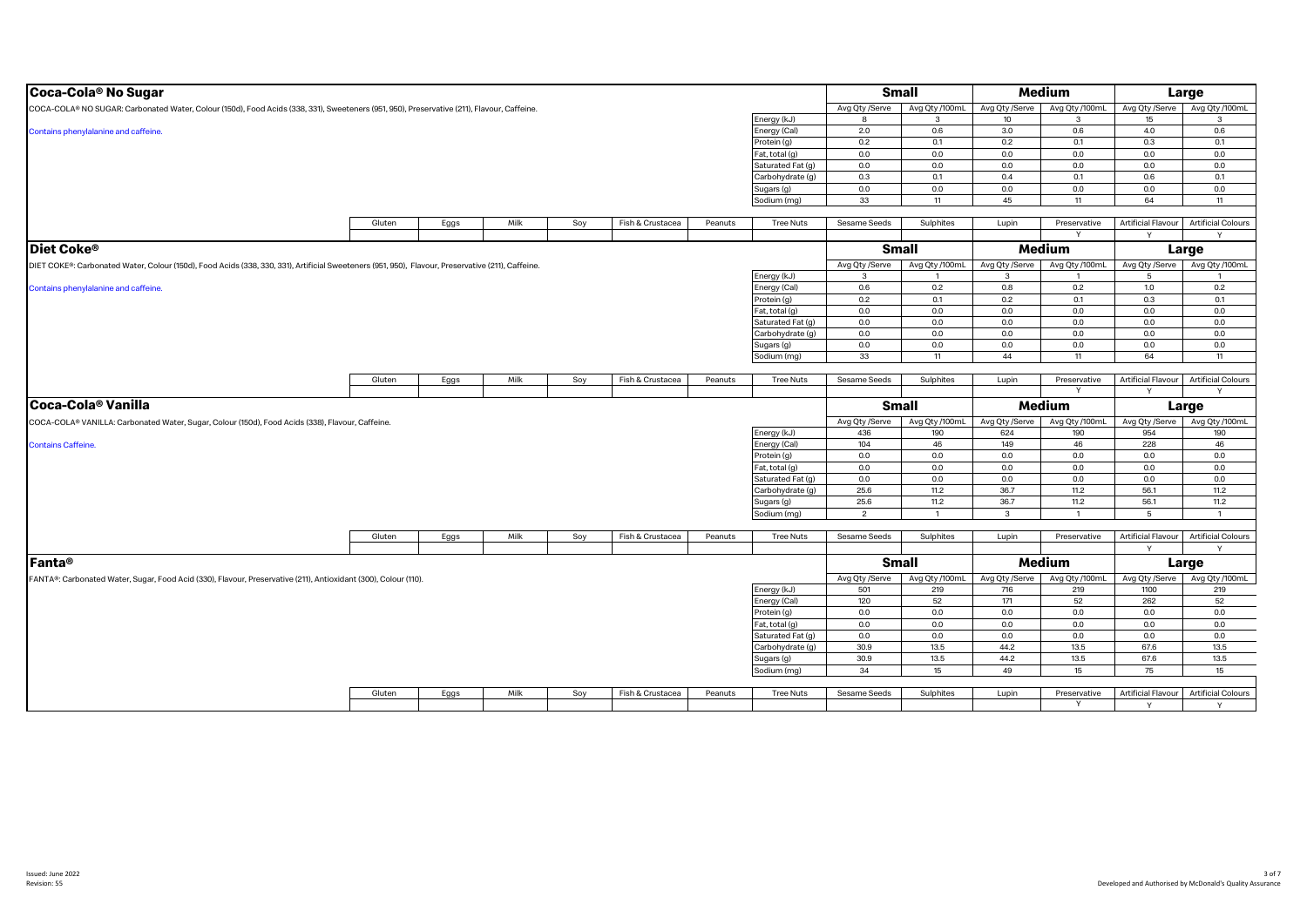| <b>Sprite®</b>                                                                                                   |        |      |      |     |                  |         |                   |                | <b>Small</b>     |                | <b>Medium</b>                 |                                | Large                     |
|------------------------------------------------------------------------------------------------------------------|--------|------|------|-----|------------------|---------|-------------------|----------------|------------------|----------------|-------------------------------|--------------------------------|---------------------------|
| SPRITE®: Carbonated Water, Sugar, Acidity Regulators (330, 331), Flavour, Preservative (211).                    |        |      |      |     |                  |         |                   | Avg Qty /Serve | Avg Qty /100mL   | Avg Qty /Serve | Avg Qty /100mL                | Avg Qty /Serve                 | Avg Qty /100mL            |
|                                                                                                                  |        |      |      |     |                  |         | Energy (kJ)       | 388            | 169              | 555            | 169                           | 848                            | 169                       |
|                                                                                                                  |        |      |      |     |                  |         | Energy (Cal)      | 93             | 40               | 133            | 40                            | 203                            | 40                        |
|                                                                                                                  |        |      |      |     |                  |         | Protein (g)       | 0.0            | 0.0              | 0.0            | 0.0                           | 0.0                            | 0.0                       |
|                                                                                                                  |        |      |      |     |                  |         | Fat, total (g)    | 0.0            | 0.0              | 0.0            | 0.0                           | 0.0                            | 0.0                       |
|                                                                                                                  |        |      |      |     |                  |         | Saturated Fat (g) | 0.0            | 0.0              | 0.0            | 0.0                           | 0.0                            | 0.0                       |
|                                                                                                                  |        |      |      |     |                  |         | Carbohydrate (g)  | 22.8           | 10.0             | 32.6           | 10.0                          | 49.9                           | 10.0                      |
|                                                                                                                  |        |      |      |     |                  |         | Sugars (g)        | 22.8           | 10.0             | 32.6           | 10.0                          | 49.9                           | 10.0                      |
|                                                                                                                  |        |      |      |     |                  |         | Sodium (mg)       | 33             | 15 <sup>15</sup> | 48             | 15 <sup>15</sup>              | 73                             | 15                        |
|                                                                                                                  |        |      |      |     |                  |         |                   |                |                  |                |                               |                                |                           |
|                                                                                                                  | Gluten | Eggs | Milk | Soy | Fish & Crustacea | Peanuts | <b>Tree Nuts</b>  | Sesame Seeds   | Sulphites        | Lupin          | Preservative                  | Artificial Flavour             | <b>Artificial Colours</b> |
|                                                                                                                  |        |      |      |     |                  |         |                   |                |                  |                |                               |                                |                           |
| <b>Sprite<sup>®</sup> Zero Sugar</b>                                                                             |        |      |      |     |                  |         |                   |                | <b>Small</b>     |                | Medium                        |                                | Large                     |
| SPRITE® ZERO SUGAR: Carbonated Water, Food Acids (330, 331), Flavour, Sweeteners (950, 955), Preservative (211). |        |      |      |     |                  |         |                   | Avg Qty /Serve | Avg Qty /100mL   |                | Avg Qty /Serve Avg Qty /100mL | Avg Qty /Serve                 | Avg Qty /100mL            |
|                                                                                                                  |        |      |      |     |                  |         | Energy (kJ)       | 8              | $\overline{4}$   | 12             | $\overline{4}$                | 18                             | $\overline{4}$            |
|                                                                                                                  |        |      |      |     |                  |         | Energy (Cal)      | $\overline{2}$ | <1               | $\mathbf{3}$   | <1                            | $5\phantom{.0}$                | $<1\,$                    |
|                                                                                                                  |        |      |      |     |                  |         | Protein (g)       | 0.0            | 0.0              | 0.0            | 0.0                           | 0.0                            | 0.0                       |
|                                                                                                                  |        |      |      |     |                  |         | Fat, total (g)    | 0.0            | 0.0              | 0.0            | 0.0                           | 0.0                            | 0.0                       |
|                                                                                                                  |        |      |      |     |                  |         | Saturated Fat (g) | 0.0            | 0.0              | 0.0            | 0.0                           | 0.0                            | 0.0                       |
|                                                                                                                  |        |      |      |     |                  |         | Carbohydrate (g)  | $0.0\,$        | 0.0              | $0.0\,$        | 0.0                           | 0.0                            | 0.0                       |
|                                                                                                                  |        |      |      |     |                  |         | Sugars (g)        | 0.0            | 0.0              | 0.0            | 0.0                           | 0.0                            | 0.0                       |
|                                                                                                                  |        |      |      |     |                  |         | Sodium (mg)       | 22             | 10               | 32             | 10 <sub>10</sub>              | 49                             | 10                        |
|                                                                                                                  |        |      |      |     |                  |         |                   |                |                  |                |                               |                                |                           |
|                                                                                                                  | Gluten | Eggs | Milk | Soy | Fish & Crustacea | Peanuts | <b>Tree Nuts</b>  | Sesame Seeds   | Sulphites        | Lupin          | Preservative                  | Artificial Flavour             | <b>Artificial Colours</b> |
|                                                                                                                  |        |      |      |     |                  |         |                   |                |                  |                |                               | $\checkmark$                   |                           |
|                                                                                                                  |        |      |      |     |                  |         |                   |                |                  |                |                               |                                |                           |
| <b>Sparkling Water</b>                                                                                           |        |      |      |     |                  |         |                   |                | <b>Small</b>     |                | Medium                        |                                | Large                     |
| Carbonated Water.                                                                                                |        |      |      |     |                  |         |                   | Avg Qty /Serve | Avg Qty /100mL   | Avg Qty /Serve | Avg Qty /100mL                | Avg Qty /Serve                 | Avg Qty /100mL            |
|                                                                                                                  |        |      |      |     |                  |         | Energy (kJ)       | $\circ$        | $\mathbf{0}$     | $\Omega$       | $\mathbf{0}$                  | $\mathbf{0}$                   | $^{\circ}$                |
|                                                                                                                  |        |      |      |     |                  |         | Energy (Cal)      | $\mathsf 0$    | $\mathbf 0$      | $\mathbf 0$    | $\mathbf 0$                   | $\mathsf 0$                    | $\circ$                   |
|                                                                                                                  |        |      |      |     |                  |         | Protein (g)       | 0.0            | 0.0              | 0.0            | 0.0                           | 0.0                            | 0.0                       |
|                                                                                                                  |        |      |      |     |                  |         | Fat, total (g)    | 0.0            | 0.0              | 0.0            | 0.0                           | 0.0                            | 0.0                       |
|                                                                                                                  |        |      |      |     |                  |         | Saturated Fat (g) | 0.0            | 0.0              | 0.0            | 0.0                           | 0.0                            | 0.0                       |
|                                                                                                                  |        |      |      |     |                  |         | Carbohydrate (g)  | 0.0            | 0.0              | 0.0            | 0.0                           | 0.0                            | 0.0                       |
|                                                                                                                  |        |      |      |     |                  |         | Sugars (g)        | 0.0            | 0.0              | 0.0            | 0.0                           | 0.0                            | 0.0                       |
|                                                                                                                  |        |      |      |     |                  |         | Sodium (mg)       | 5              | $\mathfrak{p}$   | 5              | $\overline{2}$                | 5                              | $\overline{2}$            |
|                                                                                                                  | Gluten | Eggs | Milk | Soy | Fish & Crustacea | Peanuts | <b>Tree Nuts</b>  | Sesame Seeds   | Sulphites        | Lupin          | Preservative                  | Artificial Flavour             | <b>Artificial Colours</b> |
|                                                                                                                  |        |      |      |     |                  |         |                   |                |                  |                |                               |                                |                           |
| <b>IFrozen Coke®</b>                                                                                             |        |      |      |     |                  |         |                   |                | <b>Small</b>     |                | Medium                        |                                | Large                     |
| Carbonated Water, Sugar, Colour (150d), Food Acid (338), Flavour, Caffeine.                                      |        |      |      |     |                  |         |                   | Avg Qty /Serve | Avg Qty /100mL   | Avg Qty /Serve | Avg Qty /100mL                | Avg Qty /Serve                 | Avg Qty /100mL            |
|                                                                                                                  |        |      |      |     |                  |         | Energy (kJ)       | 420            | 118              | 580            | 118                           | 780                            | 118                       |
| Contains caffeine.                                                                                               |        |      |      |     |                  |         | Energy (Cal)      | 100            | 28               | 138            | 28                            | 186                            | 28                        |
|                                                                                                                  |        |      |      |     |                  |         | Protein (g)       | $0.0\,$        | 0.0              | $0.0\,$        | $0.0\,$                       | 0.0                            | 0.0                       |
|                                                                                                                  |        |      |      |     |                  |         | Fat, total (g)    | 0.0            | 0.0              | 0.0            | 0.0                           | 0.0                            | 0.0                       |
|                                                                                                                  |        |      |      |     |                  |         | Saturated Fat (g) | 0.0            | 0.0              | 0.0            | 0.0                           | 0.0                            | 0.0                       |
|                                                                                                                  |        |      |      |     |                  |         | Carbohydrate (g)  | 24.2           | 6.9              | 33.8           | 6.9                           | 45.5                           | 6.9                       |
|                                                                                                                  |        |      |      |     |                  |         | Sugars (g)        | 24.2           | 6.9              | 33.8           | 6.9                           | 45.5                           | 6.9                       |
|                                                                                                                  |        |      |      |     |                  |         | Sodium (mg)       | 19             | 5                | 26             | 5                             | 36                             | $5\overline{5}$           |
|                                                                                                                  |        |      |      |     |                  |         |                   |                |                  |                |                               |                                |                           |
|                                                                                                                  | Gluten | Eggs | Milk | Soy | Fish & Crustacea | Peanuts | <b>Tree Nuts</b>  | Sesame Seeds   | Sulphites        | Lupin          | Preservative                  | <b>Artificial Flavour</b><br>Y | <b>Artificial Colours</b> |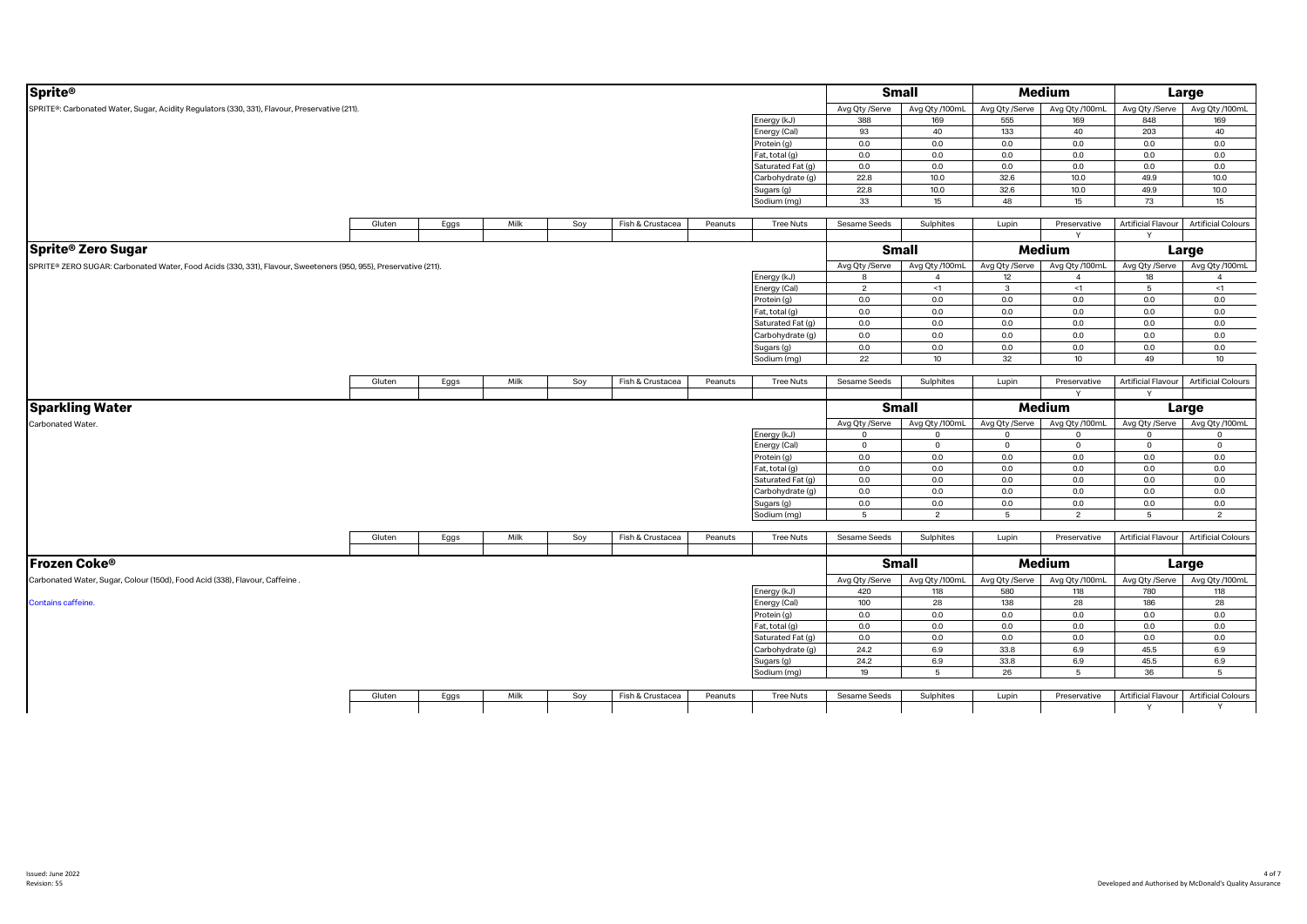| <b>Frozen Coke<sup>®</sup> No Sugar</b>                                                                                                                                      |        |      |                      |     |                  |         |                                     |                     | <b>Small</b>    |                 | Medium          |                           | Large                     |  |
|------------------------------------------------------------------------------------------------------------------------------------------------------------------------------|--------|------|----------------------|-----|------------------|---------|-------------------------------------|---------------------|-----------------|-----------------|-----------------|---------------------------|---------------------------|--|
| FROZEN COKE® NO SUGAR: Carbonated Water, Sweeteners (968, 955, 950), Bulking Agent (422), Colour (150d), Food Acid (338), Preservative (211), Flavour, Caffeine.             |        |      |                      |     |                  |         |                                     | Avg Qty /Serve      | Avg Qty /100mL  | Avg Qty /Serve  | Avg Qty /100mL  | Avg Qty /Serve            | Avg Qty /100mL            |  |
|                                                                                                                                                                              |        |      |                      |     |                  |         | Energy (kJ)                         | 50                  | 13              | 70              | 13              | 90                        | 13                        |  |
| <b>Contains caffeine.</b>                                                                                                                                                    |        |      |                      |     |                  |         | Energy (Cal)                        | 12                  | $\mathbf{3}$    | 17              | 3               | 22                        | $\mathbf{3}$              |  |
|                                                                                                                                                                              |        |      |                      |     |                  |         | Protein (g)                         | 0.0                 | 0.0             | 0.0             | 0.0             | 0.0                       | 0.0                       |  |
|                                                                                                                                                                              |        |      |                      |     |                  |         | Fat. total (g)                      | 0.0                 | 0.0             | 0.0             | 0.0             | 0.0                       | 0.0                       |  |
|                                                                                                                                                                              |        |      |                      |     |                  |         | Saturated Fat (g)                   | 0.0                 | 0.0             | 0.0             | 0.0             | 0.0                       | 0.0                       |  |
|                                                                                                                                                                              |        |      |                      |     |                  |         | Carbohydrate (g)                    | 2.1                 | 0.6             | 2.9             | 0.6             | 4.0                       | 0.6                       |  |
|                                                                                                                                                                              |        |      |                      |     |                  |         | Sugars (g)                          | 0.0                 | 0.0             | 0.0             | 0.0             | 0.0                       | 0.0                       |  |
|                                                                                                                                                                              |        |      |                      |     |                  |         | Sodium (mg)                         | $\overline{7}$      | $\overline{2}$  | 10              | $\overline{2}$  | 14                        | $\overline{2}$            |  |
|                                                                                                                                                                              |        |      |                      |     |                  |         |                                     |                     |                 |                 |                 |                           |                           |  |
|                                                                                                                                                                              | Gluten | Eggs | Milk                 | Soy | Fish & Crustacea | Peanuts | <b>Tree Nuts</b>                    | Sesame Seeds        | Sulphites       | Lupin           | Preservative    | <b>Artificial Flavour</b> | <b>Artificial Colours</b> |  |
|                                                                                                                                                                              |        |      |                      |     |                  |         |                                     |                     |                 |                 |                 | $\mathsf{v}$              |                           |  |
| <b>Frozen Fanta®</b>                                                                                                                                                         |        |      |                      |     |                  |         |                                     |                     | <b>Small</b>    |                 | Medium          |                           | Large                     |  |
| <b>FROZEN FANTA®:</b>                                                                                                                                                        |        |      |                      |     |                  |         |                                     | Avg Qty / Serve     | Avg Qty / 100mL | Avg Qty / Serve | Avg Qty / 100mL | Avg Qty / Serve           | Avg Qty / 100mL           |  |
| BLUEBERRY: Carbonated Water, Sugar, Food Acid (330), Flavour, Preservative (211), Colour (133).                                                                              |        |      |                      |     |                  |         | Energy (kJ)                         | 420                 | 117             | 580             | 119 kJ          | 780                       | 119                       |  |
| GRAPE: Carbonated Water, Sugar, Food Acid (330), Flavour, Preservative (211), Colours (122, 104, 133).                                                                       |        |      |                      |     |                  |         | Energy (Cal)                        | 100                 | 28              | 139             | 28              | 186                       | 28                        |  |
| MANGO: Carbonated Water, Sugar, Food Acid (330), Flavour, Preservative (211), Colour (110, 122).                                                                             |        |      |                      |     |                  |         | Protein (g)                         | 0.0                 | 0.0             | 0.0             | 0.0             | 0.0                       | 0.0                       |  |
| RASPBERRY: Carbonated Water, Sugar, Flavour, Food Acid (330), Preservative (211), Colour (122).                                                                              |        |      |                      |     |                  |         | Fat, total (g)                      | 0.0                 | 0.0             | 0.0             | 0.0             | 0.0                       | 0.0                       |  |
|                                                                                                                                                                              |        |      |                      |     |                  |         | Saturated Fat (g)                   | 0.0                 | 0.0             | 0.0             | 0.0             | 0.0                       | 0.0                       |  |
| All FROZEN FANTA® flavours have the same nutritional content.                                                                                                                |        |      |                      |     |                  |         | Carbohydrate (g)                    | 24.2                | 6.9             | 33.8            | 6.9             | 45.5                      | 6.9                       |  |
|                                                                                                                                                                              |        |      |                      |     |                  |         | Sugars (g)                          | 24.2                | 6.9             | 33.8            | 6.9             | 45.5                      | 6.9                       |  |
|                                                                                                                                                                              |        |      |                      |     |                  |         | Sodium (mg)                         | 6                   | $\overline{2}$  | $\mathbf{q}$    | $\overline{2}$  | 12                        | $\overline{2}$            |  |
|                                                                                                                                                                              |        |      |                      |     |                  |         |                                     |                     |                 |                 |                 |                           |                           |  |
|                                                                                                                                                                              | Gluten | Eggs | Milk                 | Soy | Fish & Crustacea | Peanuts | <b>Tree Nuts</b>                    | Sesame Seeds        | Sulphites       | Lupin           | Preservative    | <b>Artificial Flavour</b> | <b>Artificial Colours</b> |  |
|                                                                                                                                                                              |        |      |                      |     |                  |         |                                     |                     |                 |                 |                 |                           |                           |  |
|                                                                                                                                                                              |        |      |                      |     |                  |         |                                     |                     |                 |                 |                 |                           |                           |  |
| <b>Chocolate Shake</b>                                                                                                                                                       |        |      |                      |     |                  |         |                                     |                     | <b>Small</b>    |                 | Medium          |                           | Large                     |  |
|                                                                                                                                                                              |        |      |                      |     |                  |         |                                     |                     |                 |                 |                 |                           |                           |  |
| SHAKE MIX: Milk, Milk Solids, Sugar, Maltodextrin, Cream, Vegetable Gums (412, 407, 407a, 466), Mineral Salt (452), Flavours.                                                |        |      |                      |     |                  |         |                                     | Avg Qty /Serve      | Avg Qty /100mL  | Avg Qty /Serve  | Avg Qty /100mL  | Avg Qty /Serve            | Avg Qty /100mL            |  |
| OR: Milk, Sugar, Milk Solids, Skim Milk, Cream, Maltodextrin, Vegetable Gums (407, 407a, 412, 466), Mineral Salts (452), Flavours.                                           |        |      |                      |     |                  |         | Energy (kJ)                         | 1150                | 525             | 1550            | 525             | 1880<br>449               | 525                       |  |
| OR: Milk, Sugar, Milk Solids, Maltodextrin, Cream, Vegetable Gums (412, 407, 407a, 466), Flavours, Mineral Salts (339, 452), Food Acids (330, 331),                          |        |      |                      |     |                  |         | Energy (Cal)                        | 274                 | 125             | 370             | 125             |                           | 125                       |  |
| CHOCOLATE SHAKE SYRUP: Invert Sugar Syrup, Glucose Syrup (Glucose, Preservative (223)), Water, Cocoa Powder, Salt, Preservative (202), Acidity Regulator (330), Flavours.    |        |      |                      |     |                  |         | Protein (g)                         | 8.3                 | 3.8             | 11.2            | 3.8             | 13.6                      | 3.8                       |  |
|                                                                                                                                                                              |        |      |                      |     |                  |         | Fat, total (g)                      | 7.3                 | 3.4             | 9.9             | 3.4             | 12.0                      | 3.4                       |  |
| Contains milk & sulphites.                                                                                                                                                   |        |      |                      |     |                  |         | Saturated Fat (g)                   | 5.0                 | 2.3             | 6.7             | 2.3             | 8.1                       | 2.3                       |  |
| CHOCOLATE SHAKE SYRUP contains traces of sulphites.                                                                                                                          |        |      |                      |     |                  |         | Carbohydrate (g)                    | 47.8                | 21.8            | 64.5            | 21.8            | 78.2                      | 21.8                      |  |
|                                                                                                                                                                              |        |      |                      |     |                  |         | Sugars (g)                          | 35.7                | 16.3            | 57.3            | 19.4            | 58.5                      | 16.3                      |  |
|                                                                                                                                                                              |        |      |                      |     |                  |         | Sodium (mg)                         | 167                 | 76              | 225             | 76              | 273                       | 76                        |  |
|                                                                                                                                                                              | Gluten | Eggs | Milk                 | Soy | Fish & Crustacea | Peanuts | <b>Tree Nuts</b>                    | <b>Sesame Seeds</b> | Sulphites       | Lupin           | Preservative    | <b>Artificial Flavour</b> | <b>Artificial Colours</b> |  |
|                                                                                                                                                                              |        |      | Y                    |     |                  |         |                                     |                     | T               |                 |                 | Y                         |                           |  |
|                                                                                                                                                                              |        |      |                      |     |                  |         |                                     |                     | <b>Small</b>    |                 | Medium          |                           |                           |  |
| <b>Strawberry Shake</b>                                                                                                                                                      |        |      |                      |     |                  |         |                                     |                     |                 |                 |                 |                           | Large                     |  |
| SHAKE MIX: Milk, Milk Solids, Sugar, Maltodextrin, Cream, Stabilisers (412, 407, 407a, 466), Mineral Salt (452), Flavours.                                                   |        |      |                      |     |                  |         |                                     | Avg Qty /Serve      | Avg Qty /100mL  | Avg Qty /Serve  | Avg Qty /100mL  | Avg Qty /Serve            | Avg Qty /100mL            |  |
| OR: Milk, Sugar, Milk Solids, Skim Milk, Cream, Maltodextrin, Vegetable Gums (412, 407, 407a, 466), Mineral Salt (452), Flavour.                                             |        |      |                      |     |                  |         | Energy (kJ)                         | 1240                | 542             | 1600            | 542             | 1990                      | 542                       |  |
| OR: Milk, Sugar, Water, Milk Solids, Maltodextrin, Cream, Vegetable Gums (412, 407, 407a, 466), Flavours, Mineral Salts (339, 452), Food Acids (330, 331).                   |        |      |                      |     |                  |         | Energy (Cal)                        | 296                 | 129             | 382             | 129             | 473                       | 129                       |  |
| STRAWBERRY SYRUP: Invert Sugar Syrup, Water, Glucose Syrup (Preservative (220)), Sugar, Strawberry Juice Concentrate, Acidity Regulator (330), Preservative (211), Humectant |        |      |                      |     |                  |         | Protein (a)                         | 8.0                 | 3.5             | 10.3            | 3.5             | 12.7                      | 3.5                       |  |
| (1520), Colours (129,110, 133), Flavour.                                                                                                                                     |        |      |                      |     |                  |         | Fat, total (g)<br>Saturated Fat (g) | 7.1<br>4.4          | 3.2<br>2.0      | 9.1<br>5.7      | 3.2<br>2.0      | 11.6<br>7.2               | 3.2<br>2.0                |  |
|                                                                                                                                                                              |        |      |                      |     |                  |         |                                     | 49.4                | 21.6            | 63.7            | 21.6            | 79.2                      | 21.6                      |  |
| <b>Contains milk.</b>                                                                                                                                                        |        |      |                      |     |                  |         | Carbohydrate (g)<br>Sugars (g)      | 41.6                | 18.2            | 53.6            | 18.2            | 66.6                      | 18.2                      |  |
| <b>STRAWBERRY SHAKE SYRUP contains traces of sulphites</b>                                                                                                                   |        |      |                      |     |                  |         | Sodium (mg)                         | 192                 | 84              | 248             | 84              | 308                       | 84                        |  |
|                                                                                                                                                                              |        |      |                      |     |                  |         |                                     |                     |                 |                 |                 |                           |                           |  |
|                                                                                                                                                                              | Gluten | Eggs | Milk<br>$\mathsf{v}$ | Soy | Fish & Crustacea | Peanuts | <b>Tree Nuts</b>                    | Sesame Seeds        | Sulphites       | Lupin           | Preservative    | <b>Artificial Flavour</b> | <b>Artificial Colours</b> |  |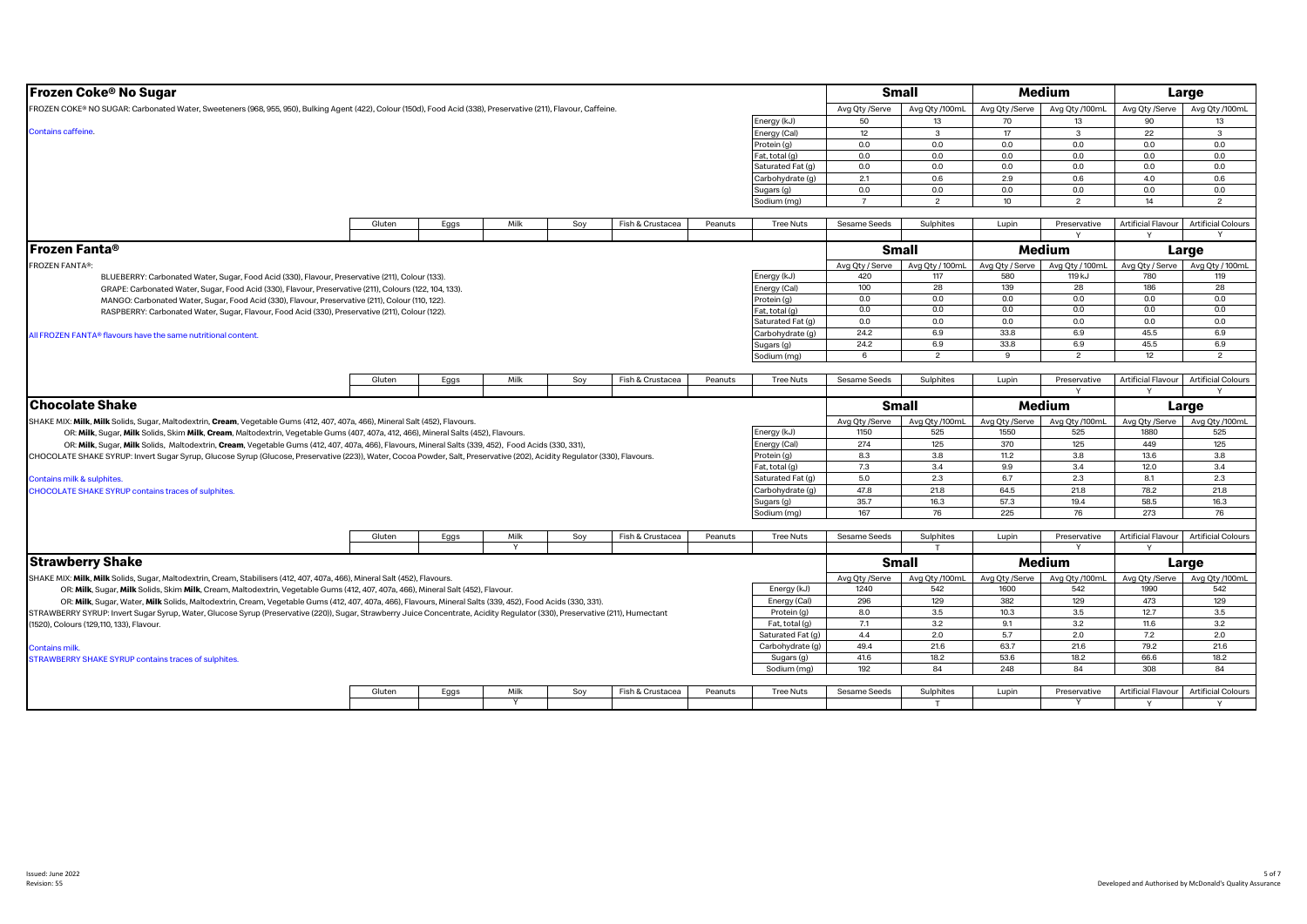| Vanilla Shake                                                                                                                                                                                                                  |        |      |          |     |                  |         |                             |                | <b>Small</b>                |                | Medium         |                           | Large                     |
|--------------------------------------------------------------------------------------------------------------------------------------------------------------------------------------------------------------------------------|--------|------|----------|-----|------------------|---------|-----------------------------|----------------|-----------------------------|----------------|----------------|---------------------------|---------------------------|
| SHAKE MIX: <b>Milk, Milk</b> Solids, Sugar, Maltodextrin, Cream, Stabilisers (412, 407, 407a, 466), Mineral Salt (452), Flavours.                                                                                              |        |      |          |     |                  |         |                             | Avg Qty /Serve | Avg Qty /100mL              | Avg Qty /Serve | Avg Qty /100mL | Avg Qty /Serve            | Avg Qty /100mL            |
| OR: Milk, Sugar, Milk Solids, Skim Milk, Cream, Maltodextrin, Vegetable Gums (412, 407, 407a, 466), Mineral Salt (452), Flavour.                                                                                               |        |      |          |     |                  |         |                             |                | 528                         | 1470           | 528            | 1880                      | 528                       |
| OR: Milk, Sugar, Water, Milk Solids, Maltodextrin, Cream, Vegetable Gums (412, 407, 407a, 466), Flavours, Mineral Salts (339, 452), Food Acids (330, 331).                                                                     |        |      |          |     |                  |         | Energy (kJ)<br>Energy (Cal) | 1110<br>266    | 126                         | 352            | 126            | 449                       | 126                       |
| VANILLA SYRUP: Water, Sugar, Glucose Syrup (Preservative (220)), Flavour, Colour (150d), Preservative (211), Acidity Regulator (330)                                                                                           |        |      |          |     |                  |         | Protein (g)                 | $7.4$          | 3.5                         | 9.8            | 3.5            | 12.5                      | 3.5                       |
|                                                                                                                                                                                                                                |        |      |          |     |                  |         | Fat, total (g)              | 6.5            | 3.0                         | 8.6            | 3.0            | 10.8                      | 3.0                       |
| <b>Contains milk.</b>                                                                                                                                                                                                          |        |      |          |     |                  |         | Saturated Fat (g)           | 4.1            | 1.9                         | 5.4            | 1.9            | 6.8                       | 1.9                       |
| VANILLA SHAKE SYRUP contains traces of sulphites.                                                                                                                                                                              |        |      |          |     |                  |         | Carbohydrate (g)            | 44.0           | 20.8                        | 58.1           | 20.8           | 74.0                      | 20.8                      |
|                                                                                                                                                                                                                                |        |      |          |     |                  |         | Sugars (g)                  | 38.0           | 17.9                        | 50.1           | 17.9           | 63.7                      | 17.9                      |
|                                                                                                                                                                                                                                |        |      |          |     |                  |         | Sodium (mg)                 | 173            | 82                          | 229            | 82             | 290                       | 82                        |
|                                                                                                                                                                                                                                |        |      |          |     |                  |         |                             |                |                             |                |                |                           |                           |
|                                                                                                                                                                                                                                | Gluten | Eggs | Milk     | Soy | Fish & Crustacea | Peanuts | <b>Tree Nuts</b>            | Sesame Seeds   | Sulphites                   | Lupin          | Preservative   | Artificial Flavour        | <b>Artificial Colours</b> |
|                                                                                                                                                                                                                                |        |      |          |     |                  |         |                             |                | $\mathbf \tau$              |                |                | $\checkmark$              | $\vee$                    |
| <b>Chocolate Frappe</b>                                                                                                                                                                                                        |        |      |          |     |                  |         |                             |                |                             |                | Medium         |                           |                           |
|                                                                                                                                                                                                                                |        |      |          |     |                  |         |                             |                |                             |                |                |                           | Large                     |
| CHOCOLATE FRAPPE BASE: Milk and/or Skim Milk (Reconstituted), Sugar, Cream, Milk Solids, Cocoa Powder, Emulsifier (471), Stabilisers (412, 410, 466, 407a, 407, Sucrose), Chocolate Flavour, Malt Flavour and/or Malt Extract  |        |      |          |     |                  |         |                             |                |                             | Avg Qty /Serve | Avg Qty /100mL | Avg Qty /Serve            | Avg Qty /100mL            |
| ICE: Water.                                                                                                                                                                                                                    |        |      |          |     |                  |         |                             |                |                             |                | 471            |                           |                           |
| WHIPPED CREAM: Cream, Propellant (Nitrous Oxide), Emulsifier (471), Flavour, Vegetable Gums (401, 407).                                                                                                                        |        |      |          |     |                  |         |                             |                | Energy (kJ)                 | 2470           |                | 2790                      | 474                       |
| CHOCOLATE SAUCE: Sugar, Water, Cocoa Powder, Thickener (1442), Colour (150d), Flavour, Salt, Food Acids (330, 331), Preservative (202), Vegetable Gums (415, 417, 401).                                                        |        |      |          |     |                  |         |                             |                | Energy (Cal)<br>Protein (g) | 590<br>9.9     | 113<br>1.9     | 667<br>11.1               | 113<br>1.9                |
|                                                                                                                                                                                                                                |        |      |          |     |                  |         |                             |                | Fat, total (g)              | 24.4           | 4.7            | 28.2                      | 4.8                       |
| Contains gluten, milk and sulphites.                                                                                                                                                                                           |        |      |          |     |                  |         |                             |                | Saturated Fat (g)           | 16.9           | 3.2            | 19.6                      | 3.3                       |
| CHOCOLATE SAUCE may contain gluten.                                                                                                                                                                                            |        |      |          |     |                  |         |                             |                | Carbohydrate (q)            | 80.8           | 15.4           | 90.0                      | 15.3                      |
|                                                                                                                                                                                                                                |        |      |          |     |                  |         |                             |                | Sugars (g)                  | 75.4           | 14.4           | 84.0                      | 14.3                      |
|                                                                                                                                                                                                                                |        |      |          |     |                  |         |                             |                | Sodium (mg)                 | 140            | 27             | 156                       | 27                        |
|                                                                                                                                                                                                                                |        |      |          |     |                  |         |                             |                |                             |                |                |                           |                           |
|                                                                                                                                                                                                                                |        |      |          |     |                  |         |                             |                |                             |                |                |                           |                           |
|                                                                                                                                                                                                                                | Gluten | Eggs | Milk     | Soy | Fish & Crustacea | Peanuts | <b>Tree Nuts</b>            | Sesame Seeds   | Sulphites                   | Lupin          | Preservative   | Artificial Flavour        | <b>Artificial Colours</b> |
|                                                                                                                                                                                                                                |        |      |          |     |                  |         |                             |                | Y                           |                | Y              | Y                         | Y                         |
|                                                                                                                                                                                                                                |        |      |          |     |                  |         |                             |                |                             |                |                |                           |                           |
| <b>Coffee Frappe</b>                                                                                                                                                                                                           |        |      |          |     |                  |         |                             |                |                             |                | Medium         |                           | Large                     |
| COFFEE FRAPPE BASE: Milk and/or Skim Milk (Reconstitutes), Sugar, Cream, Milk Solids, Coffee Powder, Emulsifier (471), Stabiliser (412, 410, 466, 407a, 407, Sucrose), Colour (150c, 150d (contains Wheat)), Coffee Flavour, V |        |      |          |     |                  |         |                             |                |                             | Avg Qty /Serve | Avg Qty /100mL | Avg Qty /Serve            | Avg Qty /100mL            |
| ICE: Water.                                                                                                                                                                                                                    |        |      |          |     |                  |         |                             |                | Energy (kJ)                 | 2440           | 462            | 2700                      | 458                       |
| WHIPPED CREAM: Cream, Propellant (Nitrous Oxide), Emulsifier (471), Flavour, Vegetable Gums (401, 407).                                                                                                                        |        |      |          |     |                  |         |                             |                | Energy (Cal)                | 582            | 110            | 644                       | 109                       |
| CHOCOLATE SAUCE: Sugar, Water, Cocoa Powder, Thickener (1442), Colour (150d), Flavour, Salt, Food Acids (330, 331), Preservative (202), Vegetable Gums (415, 417, 401).                                                        |        |      |          |     |                  |         |                             |                | Protein (g)                 | 11.1           | 2.1            | 12.4                      | 2.1                       |
|                                                                                                                                                                                                                                |        |      |          |     |                  |         |                             |                | Fat, total (g)              | 26.5           | 5.0            | 29.1                      | 4.9                       |
| Contains gluten, milk, sulphites and caffeine.                                                                                                                                                                                 |        |      |          |     |                  |         |                             |                | Saturated Fat (g)           | 18.2           | 3.4            | 19.9                      | 3.4                       |
| CHOCOLATE SAUCE may contain gluten.                                                                                                                                                                                            |        |      |          |     |                  |         |                             |                | Carbohydrate (g)            | 73.1           | 13.9           | 81.5                      | 13.8                      |
|                                                                                                                                                                                                                                |        |      |          |     |                  |         |                             |                | Sugars (g)                  | 67.6           | 12.8           | 75.3                      | 12.8                      |
|                                                                                                                                                                                                                                |        |      |          |     |                  |         |                             |                | Sodium (mg)                 | 259            | 49             | 289                       | 49                        |
|                                                                                                                                                                                                                                |        |      |          |     |                  |         |                             |                |                             |                |                |                           |                           |
|                                                                                                                                                                                                                                |        |      |          |     |                  |         |                             |                |                             |                |                |                           |                           |
|                                                                                                                                                                                                                                | Gluten | Eggs | Milk     | Soy | Fish & Crustacea | Peanuts | <b>Tree Nuts</b>            | Sesame Seeds   | Sulphites                   | Lupin          | Preservative   | Artificial Flavour        | <b>Artificial Colours</b> |
|                                                                                                                                                                                                                                |        |      |          |     |                  |         |                             |                |                             |                |                |                           |                           |
| <b>Salted Caramel Frappe</b>                                                                                                                                                                                                   |        |      |          |     |                  |         |                             |                |                             |                | Medium         |                           | Large                     |
|                                                                                                                                                                                                                                |        |      |          |     |                  |         |                             |                |                             |                |                |                           |                           |
| SALTED CARAMEL FRAPPE BASE: Sugar, Milk Solids, Milk, Cream, Emulsifier (471), Stabilisers (412, 466, 410, 407a, 407), Colour (150c), Salt, Caramel Flavour, Caramel Colour.                                                   |        |      |          |     |                  |         |                             |                |                             | Avg Qty /Serve | Avg Qty /100mL | Avg Qty /Serve            | Avg Qty /100mL            |
| ICE: Water.                                                                                                                                                                                                                    |        |      |          |     |                  |         |                             |                | Energy (kJ)                 | 2250           | 427            | 2490                      | 423                       |
| WHIPPED CREAM: Cream, Propellant (Nitrous Oxide), Emulsifier (471), Flavour, Vegetable Gums (401, 407).                                                                                                                        |        |      |          |     |                  |         |                             |                | Energy (Cal)                | 538            | 102            | 595                       | 101                       |
| CHOCOLATE SAUCE: Sugar, Water, Cocoa Powder, Thickener (1442), Colour (150d), Flavour, Salt, Food Acids (330, 331), Preservative (202), Vegetable Gums (415, 417, 401).                                                        |        |      |          |     |                  |         |                             |                | Protein (g)                 | 11.8           | 2.2            | 13.2                      | 2.2                       |
|                                                                                                                                                                                                                                |        |      |          |     |                  |         |                             |                | Fat, total (g)              | 28.4           | 5.4            | 31.1                      | 5.3                       |
| <b>Contains milk and sulphites.</b>                                                                                                                                                                                            |        |      |          |     |                  |         |                             |                | Saturated Fat (g)           | 19.4           | 3.7            | 21.3                      | 3.6                       |
| CHOCOLATE SAUCE may contain gluten.                                                                                                                                                                                            |        |      |          |     |                  |         |                             |                | Carbohydrate (g)            | 58.7           | 11.1           | 65.3                      | 11.1                      |
|                                                                                                                                                                                                                                |        |      |          |     |                  |         |                             |                | Sugars (g)                  | 57.9           | 11.0           | 64.5                      | 11.0                      |
|                                                                                                                                                                                                                                |        |      |          |     |                  |         |                             |                | Sodium (mg)                 | 570            | 108            | 638                       | 108                       |
|                                                                                                                                                                                                                                |        |      |          |     |                  |         |                             |                |                             |                |                |                           |                           |
|                                                                                                                                                                                                                                |        |      |          |     |                  |         |                             |                |                             |                |                |                           |                           |
|                                                                                                                                                                                                                                |        |      |          |     |                  |         |                             |                |                             |                |                |                           |                           |
|                                                                                                                                                                                                                                | Gluten | Eggs | Milk     | Soy | Fish & Crustacea | Peanuts | <b>Tree Nuts</b>            | Sesame Seeds   | Sulphites                   | Lupin          | Preservative   | <b>Artificial Flavour</b> | <b>Artificial Colours</b> |
|                                                                                                                                                                                                                                | T      |      | <b>V</b> |     |                  |         |                             |                |                             |                |                |                           |                           |
|                                                                                                                                                                                                                                |        |      |          |     |                  |         |                             |                | $\mathsf{Y}$                |                | Y              | Y                         | Y                         |
|                                                                                                                                                                                                                                |        |      |          |     |                  |         |                             |                |                             |                |                |                           |                           |